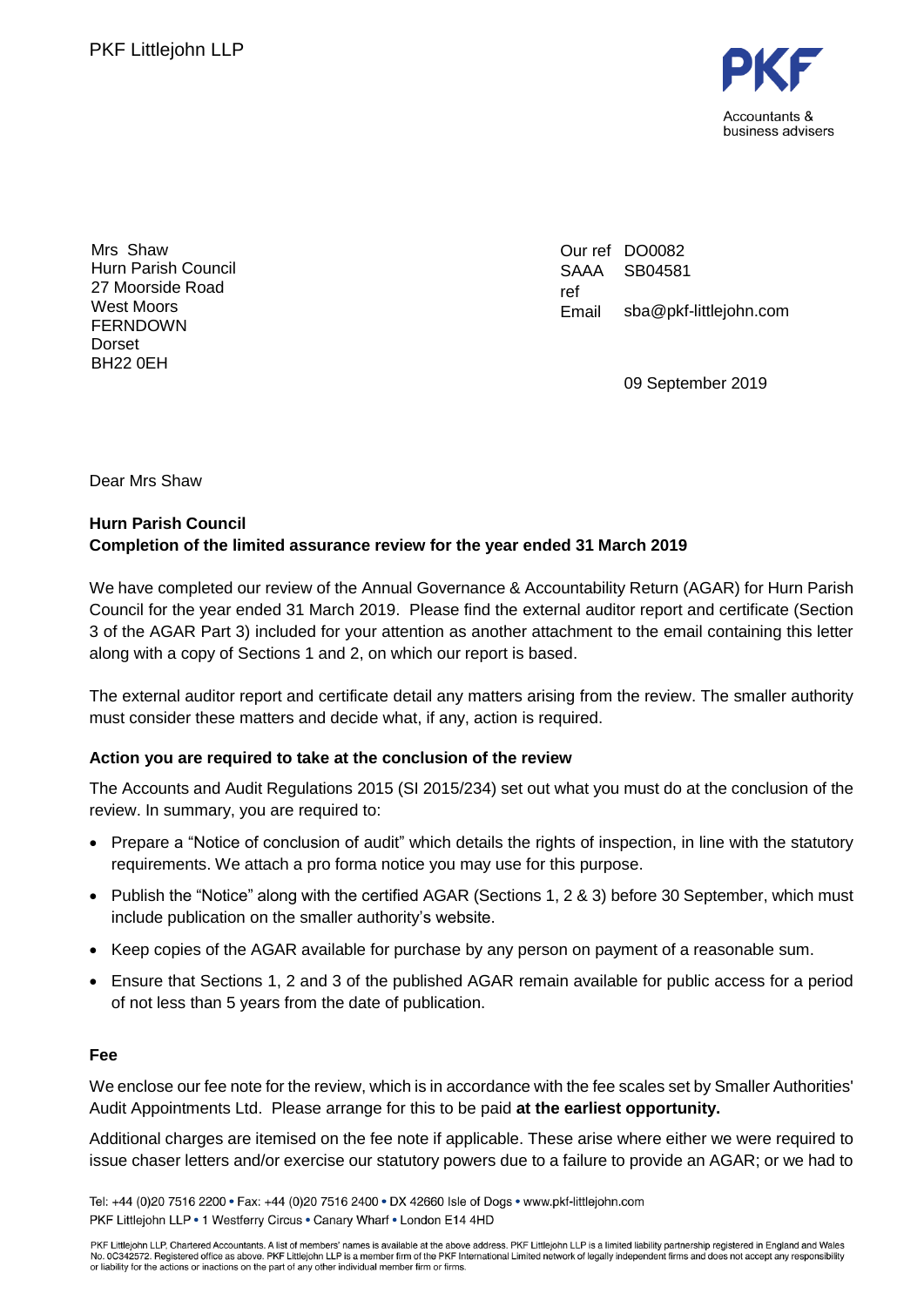send the AGAR back for correction due to a mistake or omission by the smaller authority; or we had to seek clarification and/or correction to supporting documentation due to a mistake or omission by the smaller authority; or it was necessary for us to undertake additional work; or we had to send back documentation that was not requested.

*Please return the remittance advice with your payment, which should be sent to: PKF Littlejohn LLP,* **Ref: Credit control (SBA), 2nd Floor, 1 Westferry Circus, Canary Wharf, London, E14 4HD.** Please include the reference DO0082 or Hurn Parish Council as a reference when paying by BACS.

### **Timetable for 2019/20**

Next year we plan to set a submission deadline for the return of the completed AGAR Part 3 and associated documents (or Certificate of Exemption) in the usual way and this is expected to be Monday 29 June 2020.

It is anticipated that the instructions will be sent out during March 2020 in line with current practice, subject to arrangements for the 2019/20 AGARs and Certificates of Exemption being finalised by SAAA. Our instructions will cover any changes about which smaller authorities need to be aware.

In line with the Accounts and Audit Regulations 2015:

- The smaller authority must inform the electorate of a single period of 30 working days during which public rights may be exercised. This information **must be published at least the day before** the inspection period commences;
- The inspection period **must** include the first 10 working days of July 2020, i.e. 1 to 14 July inclusive. In practice this means that public rights may be exercised:
	- $\circ$  at the earliest, between Wednesday 3 June and Tuesday 14 July 2020; and
	- o at the latest, between Wednesday 1 July and Tuesday 11 August 2020.

If there are any changes to the above arising from updates to the statutory requirements, you will be notified in good time.

In order to assist you in this process, we plan to include a pro forma template notice with a suggested inspection period on our website, as in previous years. On submitting your AGAR and associated documentation, as was the case for this year, we will need you to either confirm that the suggested dates have been adopted or inform us of the alternative dates selected.

#### **Feedback on 2018/19**

Please note that if you wish to provide feedback, our satisfaction survey template can be used, which is available on our website: [https://www.pkf-littlejohn.com/sites/default/files/media/documents/xsatisfaction\\_survey\\_2018-19.docx](https://www.pkf-littlejohn.com/sites/default/files/media/documents/xsatisfaction_survey_2018-19.docx)

Yours sincerely

 $AF LHQL LL$ 

PKF Littlejohn LLP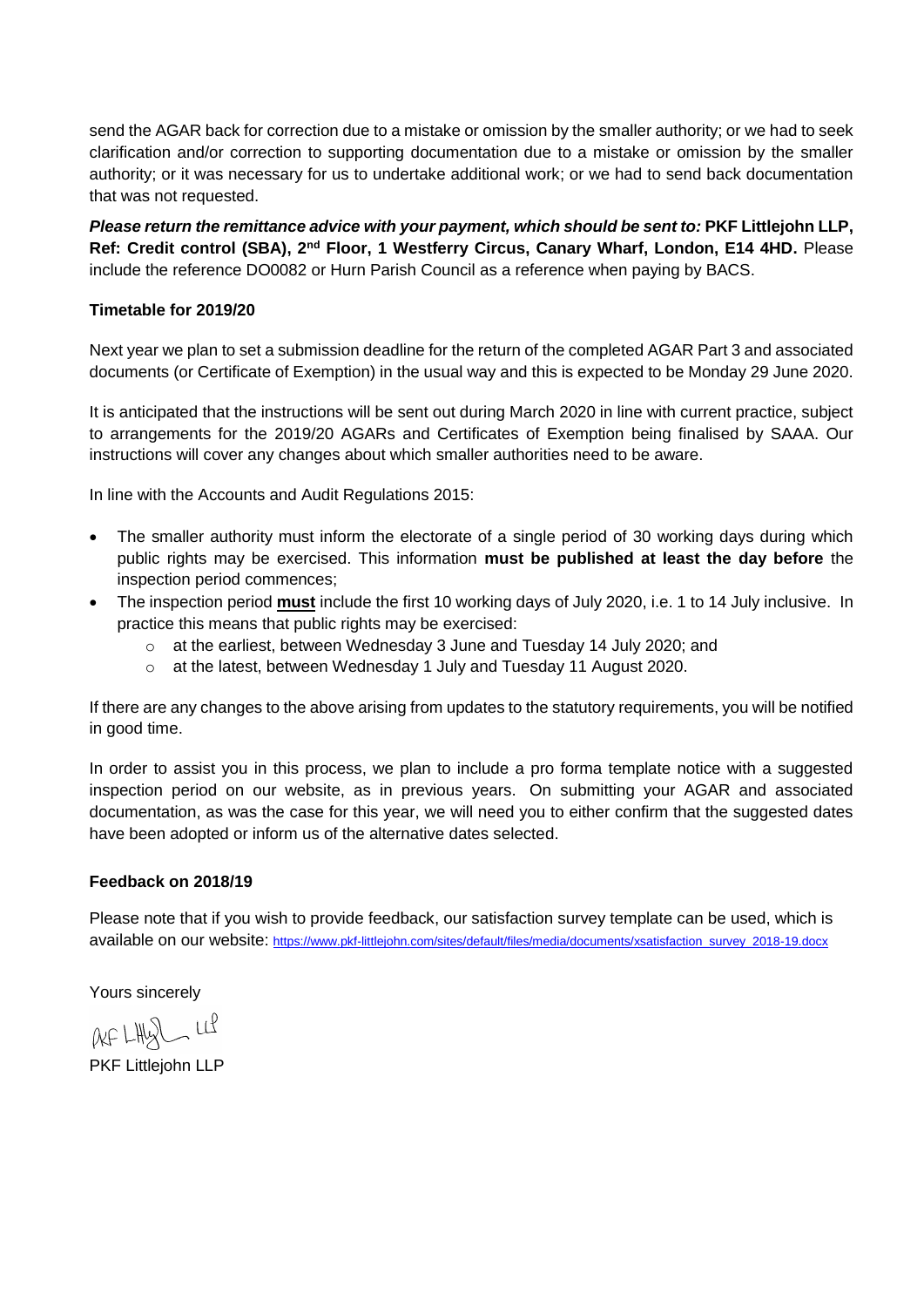# **Hurn Parish Council**

# **Notice of conclusion of audit**

# **Annual Governance & Accountability Return for the year ended 31 March 2019**

Sections 20(2) and 25 of the Local Audit and Accountability Act 2014

Accounts and Audit Regulations 2015 (SI 2015/234)

|     |                                                                                                                                                                              | <b>Notes</b>                                                                                                                                                   |
|-----|------------------------------------------------------------------------------------------------------------------------------------------------------------------------------|----------------------------------------------------------------------------------------------------------------------------------------------------------------|
| 1.  | The audit of accounts for <b>Hurn Parish Council</b> for the year ended 31<br>March 2019 has been completed and the accounts have been published.                            | This notice and Sections 1, 2 & 3<br>of the AGAR must be published<br>by 30 September. This must<br>include publication on the<br>smaller authority's website. |
| 2.  | The Annual Governance & Accountability Return is available for<br>inspection by any local government elector of the area of Hurn Parish<br><b>Council</b> on application to: |                                                                                                                                                                |
| (a) |                                                                                                                                                                              | (a) Insert the name, position and<br>address of the person to whom<br>local government electors should<br>apply to inspect the AGAR                            |
| (b) |                                                                                                                                                                              | (b) Insert the hours during which<br>inspection rights may be<br>exercised                                                                                     |
| 3.  | Copies will be provided to any person on payment of $f_{\text{max}}(c)$ for each<br>copy of the Annual Governance & Accountability Return.                                   | (c) Insert a reasonable sum for<br>copying costs                                                                                                               |
|     | Announcement made by: (d)                                                                                                                                                    | (d) Insert the name and position of<br>person placing the notice                                                                                               |
|     | Date of announcement: (e)                                                                                                                                                    | (e) Insert the date of placing of the<br>notice                                                                                                                |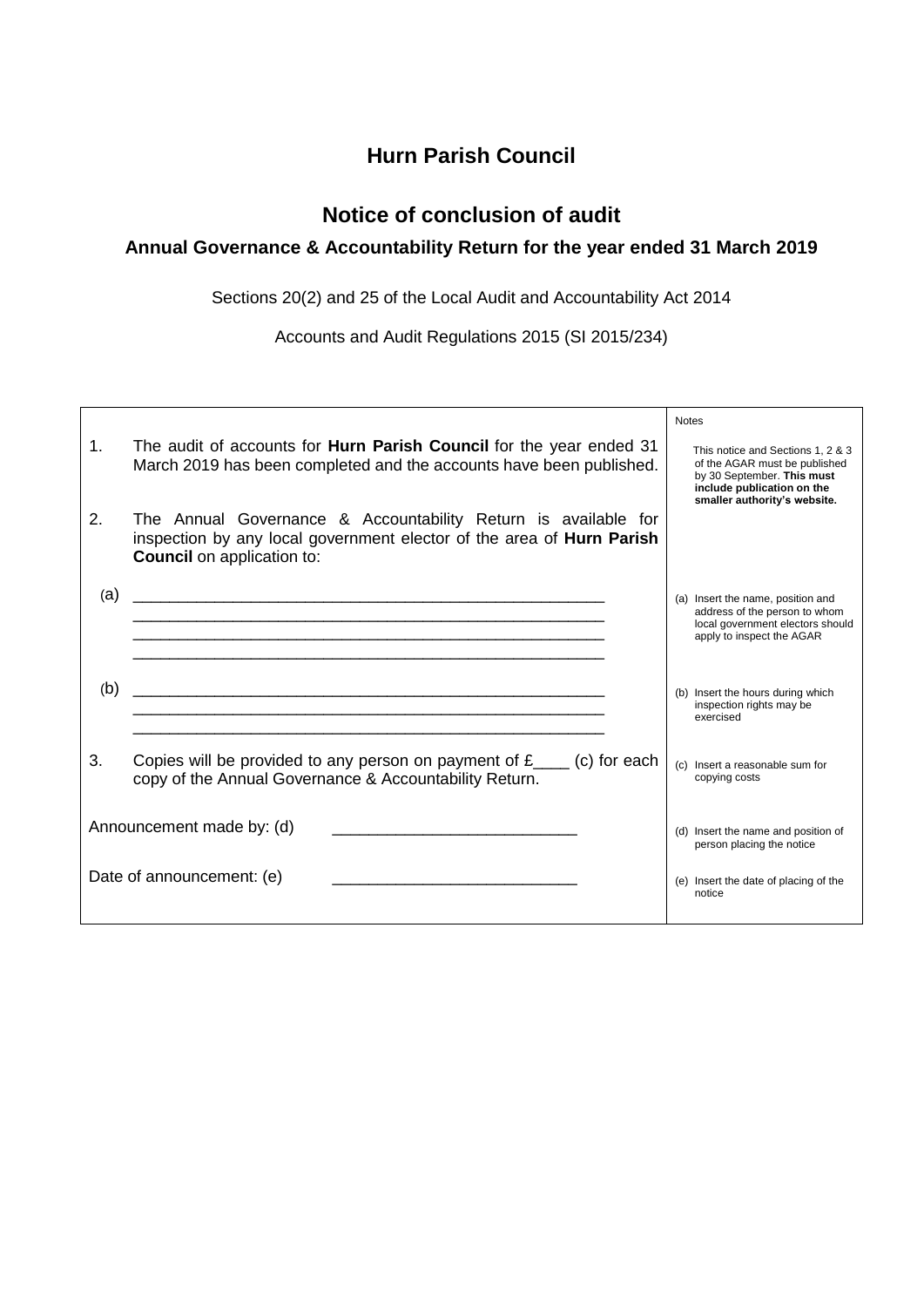

Mrs Shaw Hurn Parish Council 27 Moorside Road West Moors FERNDOWN Dorset BH22 0EH

Our ref SAAA ref Invoice no: SB20191837 DO0082 SB04581 VAT no: GB 440 4982 50

Email [sba@pkf-littlejohn.com](mailto:sba@pkf-littlejohn.com)

09 September 2019

# **INVOICE**

| Professional services rendered in connection with the following:                                      |         |
|-------------------------------------------------------------------------------------------------------|---------|
| Limited assurance review of Annual Governance & Accountability Return for year<br>ended 31 March 2019 | £200.00 |
| Additional charges (where applicable) as detailed on attached appendix A                              | £0.00   |
| Additional fees (where applicable) as detailed by separate cover                                      | £0.00   |
| <b>TOTAL NET</b>                                                                                      | £200.00 |
| VAT @ 20%                                                                                             | £40.00  |
| <b>TOTAL PAYABLE</b>                                                                                  | £240.00 |

## **PAYMENT IS DUE ON RECEIPT OF INVOICE**

**For payments by cheque, please return the remittance advice with your payment to: PKF Littlejohn LLP, Credit Control (SBA), 2nd Floor, 1 Westferry Circus, Canary Wharf, London E14 4HD**

**For payments by credit transfer, our bank details are:-**

**HSBC Bank plc Sort Code: 40-02-31 Account number: 11070797 Account Name: PKF Littlejohn LLP Please include DO0082 or Hurn Parish Council as the reference.**

**For account queries, contact [creditcontrol@pkf-littlejohn.com.](mailto:creditcontrol@pkf-littlejohn.com)**

Tel: +44 (0)20 7516 2200 · Fax: +44 (0)20 7516 2400 · DX 42660 Isle of Dogs · www.pkf-littlejohn.com PKF Littlejohn LLP . 1 Westferry Circus . Canary Wharf . London E14 4HD